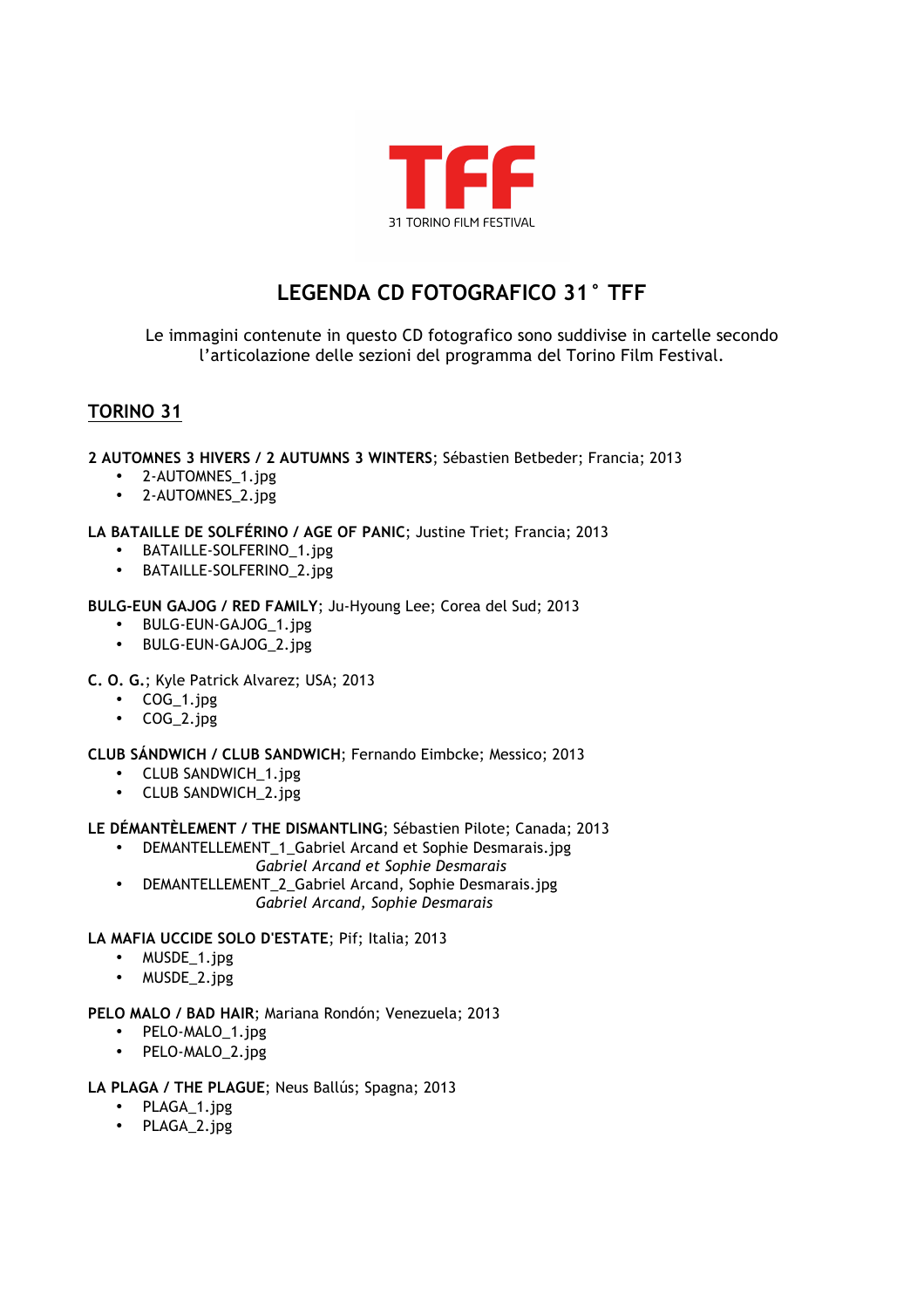**SAO KARAOKE / KARAOKE GIRL**; Visra Vichit Vadakan; Tailandia/USA; 2013

- SAO-KARAOKE\_1.jpg
- SAO-KARAOKE\_2.jpg

**SENSÔ TO HITORI NO ONNA / A WOMAN AND WAR**; Junichi Inoue; Giappone; 2013

- SENSO-TO-HITORI\_1.jpg
- SENSO-TO-HITORI\_2.jpg

**IL TRENO VA A MOSCA**; Federico Ferrone, Michele Manzolini; Italia; 2013

- TRENO\_1.jpg
- TRENO\_2.jpg

**VANDAL**; Hélier Cisterne; Francia; 2013

- VANDAL\_1.jpg
- VANDAL\_2.jpg

## **FESTA MOBILE**

**ALL IS LOST**; J.C. Chandor; USA; 2013

- ALL-IS-LOST\_1\_Credit\_Daniel Daza Hold for exclusive.jpg *Credit\_Daniel Daza - Hold for exclusive*
- ALL-IS-LOST\_2\_Credit\_Daniel Daza LA TIMES excl.jpg *Credit\_Daniel Daza - LA TIMES excl*

**BLOOD PRESSURE**; Sean Garrity; Canada; 2012

- BLOOD-PRESSURE\_1.jpg
- BLOOD-PRESSURE\_2.jpg

**DRINKING BUDDIES**; Joe Swanberg; USA; 2013

- DRINKING BUDDIES 1.jpg
- DRINKING BUDDIES\_2.jpg

**ENOUGH SAID**; Nicole Holofcener; USA; 2013

- ENOUGH-SAID\_1.jpg
- ENOUGH-SAID\_2.jpg

**FRANCES HA**; Noah Baumbach; USA; 2012

- FRANCES-HA\_1.jpg
- FRANCES-HA\_2.jpg

**GRAND PIANO**; Eugenio Mira; Spagna; 2013

- GRAND-PIANO\_1.jpg
- GRAND-PIANO\_2.jpg

**THE GRAND SEDUCTION**; Don McKellar; Canada; 2013

- GRAND-SEDUCTION 1.jpg
- GRAND-SEDUCTION\_2.jpg

**THE HUSBAND**; Bruce McDonald; Canada; 2013

- HUSBAND\_1\_Maxwell McCabe-Lokos in Bruce McDonald's The Husband.jpg
- *Maxwell McCabe-Lokos in Bruce McDonald's The Husband* • HUSBAND 2 Maxwell McCabe-Lokos in Bruce McDonald's The Husband.jpg *Maxwell McCabe-Lokos in Bruce McDonald's The Husband*

**IDA**; Pawel Pawlikowski; Polonia; 2013

- IDA 1.jpg
- IDA\_2.jpg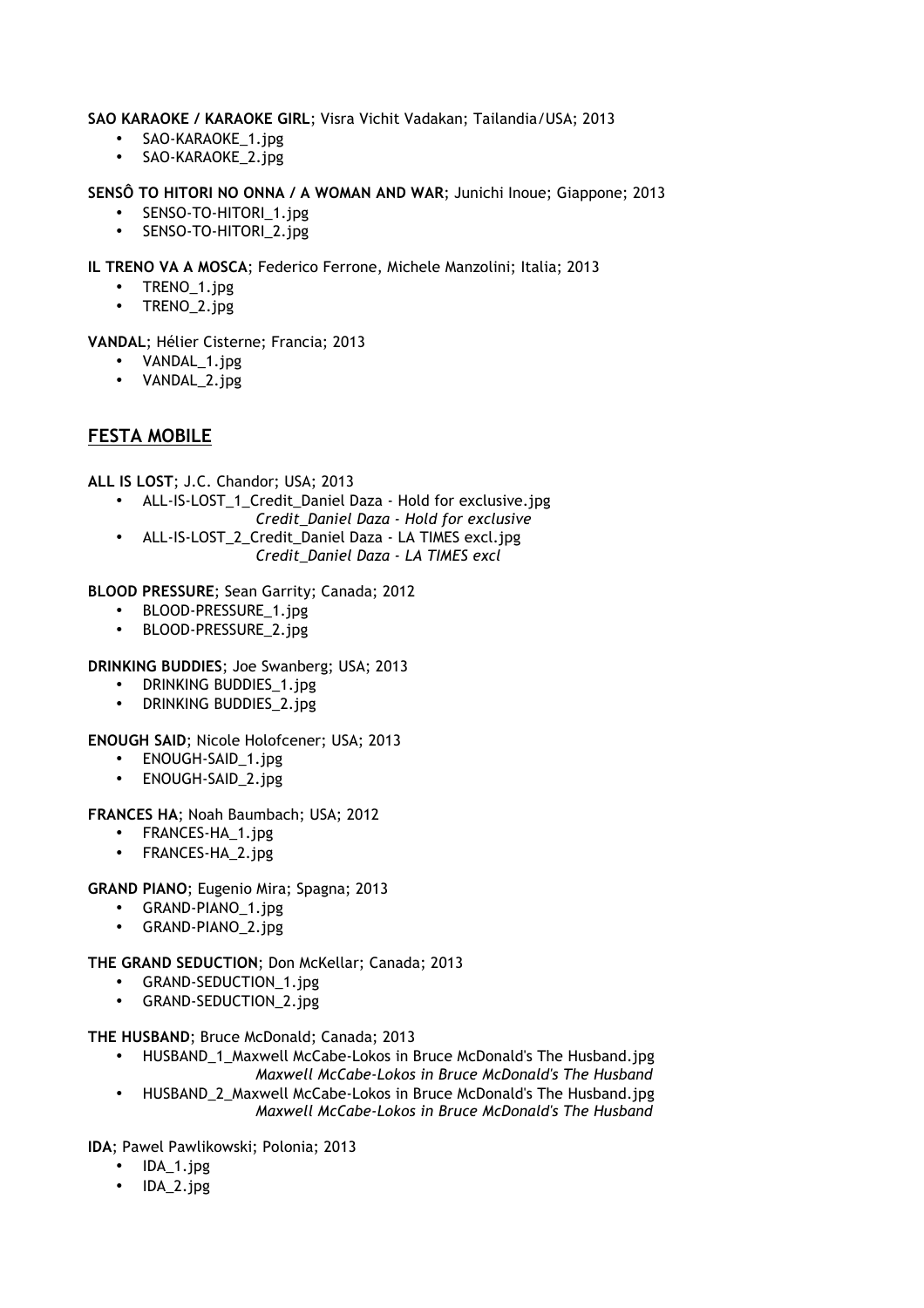**INSIDE LLEWYN DAVIS**; Ethan e Joel Coen; USA/Francia; 2013

- INSIDE-LEWIN-DAVIES\_1
- INSIDE-LEWIN-DAVIES 2
- **LAST VEGAS**; Jon Turteltaub; USA; 2013
	- LAST-VEGAS.jpg
- **LOUBIA HAMRA / RED BEANS**; Narimane Mari; Algeria/Francia; 2013
	- LOUBIA-HAMRA\_1.jpg
	- LOUBIA-HAMRA\_2.jpg
- **ONLY LOVERS LEFT ALIVE**; Jim Jarmusch; USA; 2013
	- ONLY-LOVERS\_1.jpg
	- ONLY-LOVERS\_2.jpg

## **PRINCE AVALANCHE**; David Gordon Green; USA; 2013

- PRINCE-AVALANCHE\_1.jpg
- PRINCE-AVALANCHE\_2.jpg

**SUZANNE**; Katell Quillévéré; Francia; 2013

- SUZANNE\_1.jpg
- SUZANNE\_2.jpg

## **TEMPORARY ROAD - (UNA) VITA DI FRANCO BATTIATO**; Giuseppe Pollicelli, Mario Tani; Italia; 2013

- TEMPORARY-ROAD\_1.jpg
	- *© 2013 MAC FILM*
- TEMPORARY-ROAD\_2.jpg *© 2013 MAC FILM*

## **THIS IS MARTIN BONNER**; Chad Hartigan; USA; 2013

- THIS-IS-MARTIN 1.jpg
- THIS-IS-MARTIN\_2.jpg

**UGLY**; Anurag Kashyap; India; 2013

- UGLY\_1.jpg
- UGLY\_2.jpeg

## **THE WAY WAY BACK**; Nat Faxon, Jim Rash; USA; 2013

- WAY-WAY-BACK\_1.jpg
- WAY-WAY-BACK 2.jpg

## **Nel nome di Riccardo III**

- **ESSERE RICCARDO… E GLI ALTRI**; Giancarlo Scarchilli; Italia; 2013
	- ESSERE-RICCARDO\_1.jpg
		- *FOTO DI FEDERICO RIVA © 2013*
	- ESSERE-RICCARDO\_2.jpg *FOTO DI FEDERICO RIVA © 2013*

## **Premio Maria Adriana Prolo**

**TUTTE LE STORIE DI PIERA**; Peter Marcias; Italia; 2013

- STORIE-DI-PIERA\_1.jpeg
- STORIE-DI-PIERA\_2.jpeg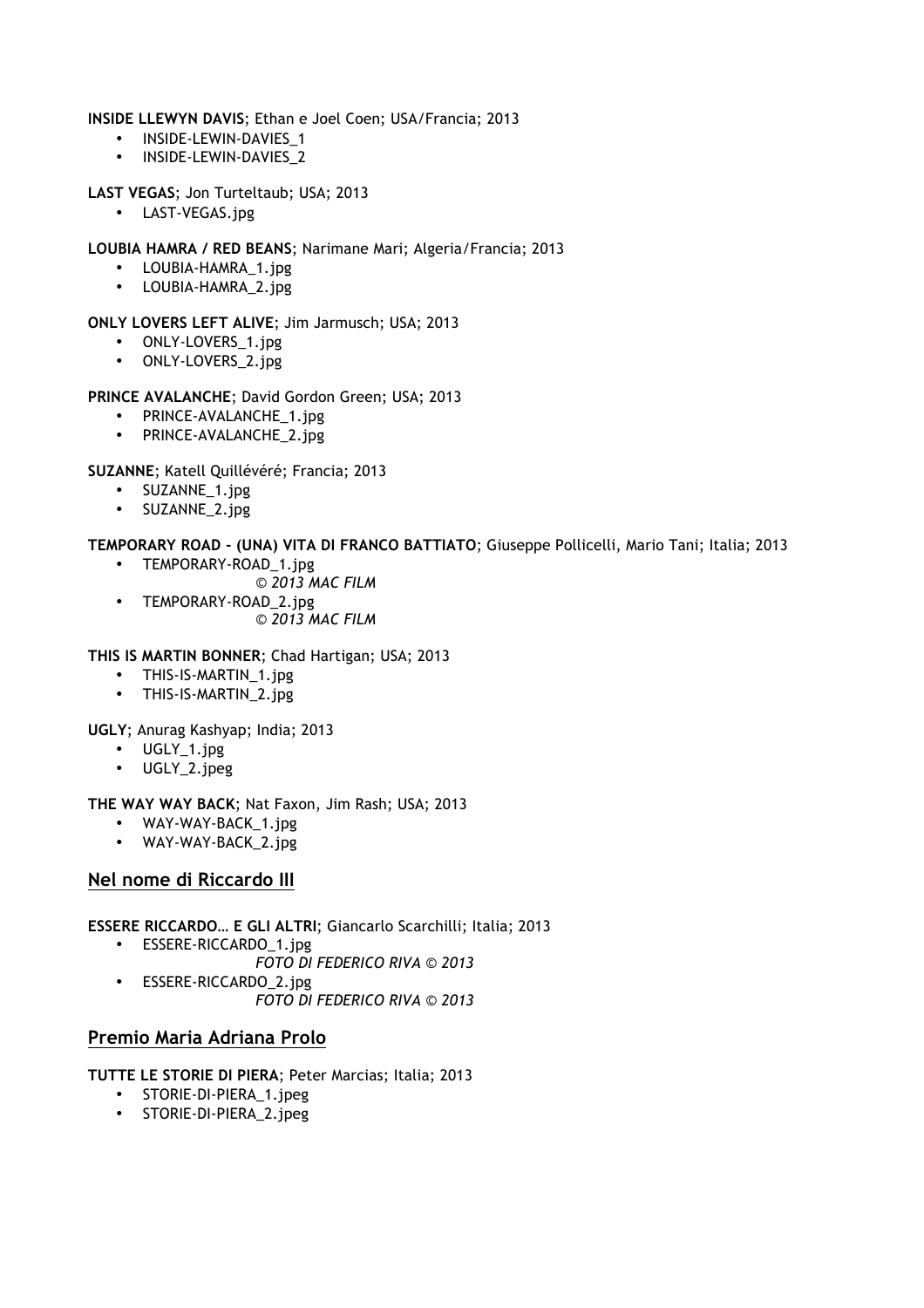## **Proiezione speciale**

- **THE REPAIRMAN**; Paolo Mitton; Italia; 2013
	- REPAIRMAN\_1.jpg
	- REPAIRMAN\_2.jpg

## **FESTA MOBILE / EUROPOP**

**ALCESTE À BICYCLETTE / MOLIÈRE IN BICICLETTA**; Philippe Le Guay; Francia; 2013

- ALCESTE\_1.jpg
- ALCESTE\_2.jpg

## **DROGÓWKA / TRAFFIC DEPARTMENT**; Wojciech Smarzowski; Polonia; 2013

- DROGOWKA\_1.jpg
- DROGOWKA\_2.jpg

## **MONICA Z / WALTZ FOR MONICA**; Per Fly; Svezia; 2013

- MONICA-Z\_1.jpg
- MONICA-Z\_2.jpg

## **LA MOSSA DEL PINGUINO**; Claudio Amendola; Italia; 2013

- MOSSA-DEL-PINGUINO\_1.jpg
- MOSSA-DEL-PINGUINO\_2.jpg

**THE STAG**; John Butler; Irlanda; 2013

- STAG 1.jpg
- STAG\_2.jpg

## **AFTER HOURS**

**AU NOM DU FILS / IN THE NAME OF THE SON / IN NOME DEL FIGLIO**; Vincent Lannoo; Belgio; 2012

- NOM-DU-FILS 1.jpg
- NOM-DU-FILS\_2.jpg

**BIG BAD WOLVES**; Aharon Keshales, Navot Papushado; Israele; 2013

- BIG-BAD-WOLVES 1 (Lior Ashkenazi) & amp; Dror (Rotem Keinan).jpg *Lior Ashkenazi & Dror Rotem Keinan*
- BIG-BAD-WOLVES\_2\_Lior Ashkenazi.jpg *Lior Ashkenazi*

**CANÍBAL / CANNIBAL**; Manuel Martín Cuenca; Spagna/Romania/Russia/Francia;12013

• CANIBAL.jpg

## **COMPUTER CHESS**; Andrew Bujalski; USA; 2013

- COMPUTER-CHESS\_1.jpg
- COMPUTER-CHESS\_2.jpg

**THE CONSPIRACY**; Christopher MacBride; Canada; 2012

- CONSPIRACY 1.jpg
- CONSPIRACY 2.jpg

## **LA DANZA DE LA REALIDAD / THE DANCE OF REALITY**; Alejandro Jodorowsky; Cile; 2013

- DANZA-DE-LA-REALIDAD\_1.jpg
- DANZA-DE-LA-REALIDAD\_2.jpg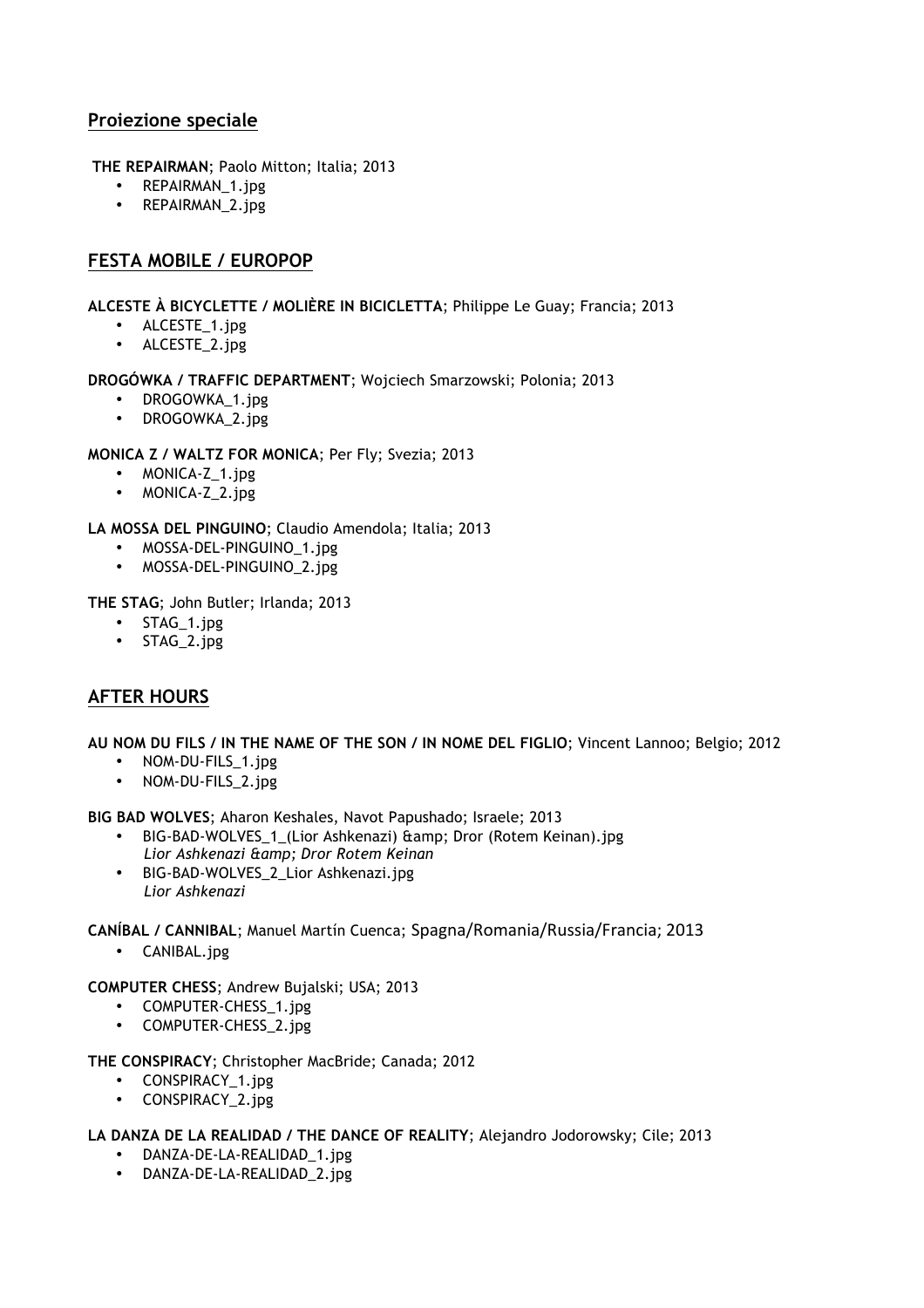**LFO;** Antonio Tublén; Svezia/Danimarca; 2013

- LFO\_1\_ Izabella Jo Tschig.jpg
	- *Izabella Jo Tschig*
- LFO\_2\_Patrik Karlson.jpg *Patrik Karlson*

#### **MÄNNER ZEIGEN FILME & FRAUEN IHRE BRÜSTE / MEN SHOW MOVIES & WOMEN THEIR BREASTS**; Isabelle Suba; Germania; 2013

- MANNER\_1.jpg
- MANNER 2.jpg

**PLUS ONE**; Dennis Iliadis; USA; 2013

- PLUS-ONE\_1.JPG
- PLUS-ONE\_2.jpg

## **THE STONE ROSES: MADE OF STONE**; Shane Meadows; UK; 2013

- STONE-ROSES\_1.jpg
- STONE-ROSES\_2.jpg

**V/H/S/2**; Simon Barrett, Jason Eisener, Gareth Evans, Gregg Hale, Eduardo Sánchez, Timo Tjahjanto, Adam Wingard; USA; 2013

• VHS-2\_1\_byEricAReid.jpg

*By EricA Reid*

• VHS-2 2 bySenoPrasetyo.jpg *By Seno Prasetyo*

**WHITEWASH**; Emanuel Hoss-Desmarais; Canada; 2013

- WHITEWASH\_1\_©ANDRÉ TURPIN (00672).jpg
	- *©ANDRÉ TURPIN*
- WHITEWASH\_2\_©ANDRÉ TURPIN (18091).jpg *©ANDRÉ TURPIN*

**WRONG COPS**; Quentin Dupieux; Francia/USA; 2013

- WRONG-COPS\_1.jpg
- WRONG-COPS\_2.jpg

## **TFFDOC**

## **Internazionale.doc**

**BELLEVILLE BABY**; Mia Engberg; Svezia; 2013

- BELLEVILLE-BABY 1.jpg
- BELLEVILLE-BABY\_2.jpg

**OS CAMINHOS DE JORGE / JORGE'S PATHS**; Miguel Moraes Cabral; Portogallo/Belgio/Francia; 2013

- CAMINHOS-DE-JORGE\_1.jpg
- CAMINHOS-DE-JORGE\_2.jpg

**CHRONIQUES EQUIVOQUES;** Lamine Ammar-Khodja; Algeria/Francia; 2013

- CRONIOUES-EOUIVOOUES 1.jpg
- CRONIQUES-EQUIVOQUES\_2.jpg

**E AGORA? - LEMBRA-ME / WHAT NOW? - REMIND ME**; Joaquim Pinto; Portogallo; 2013

- E-AGORA 1.jpg
- E-AGORA\_2.jpg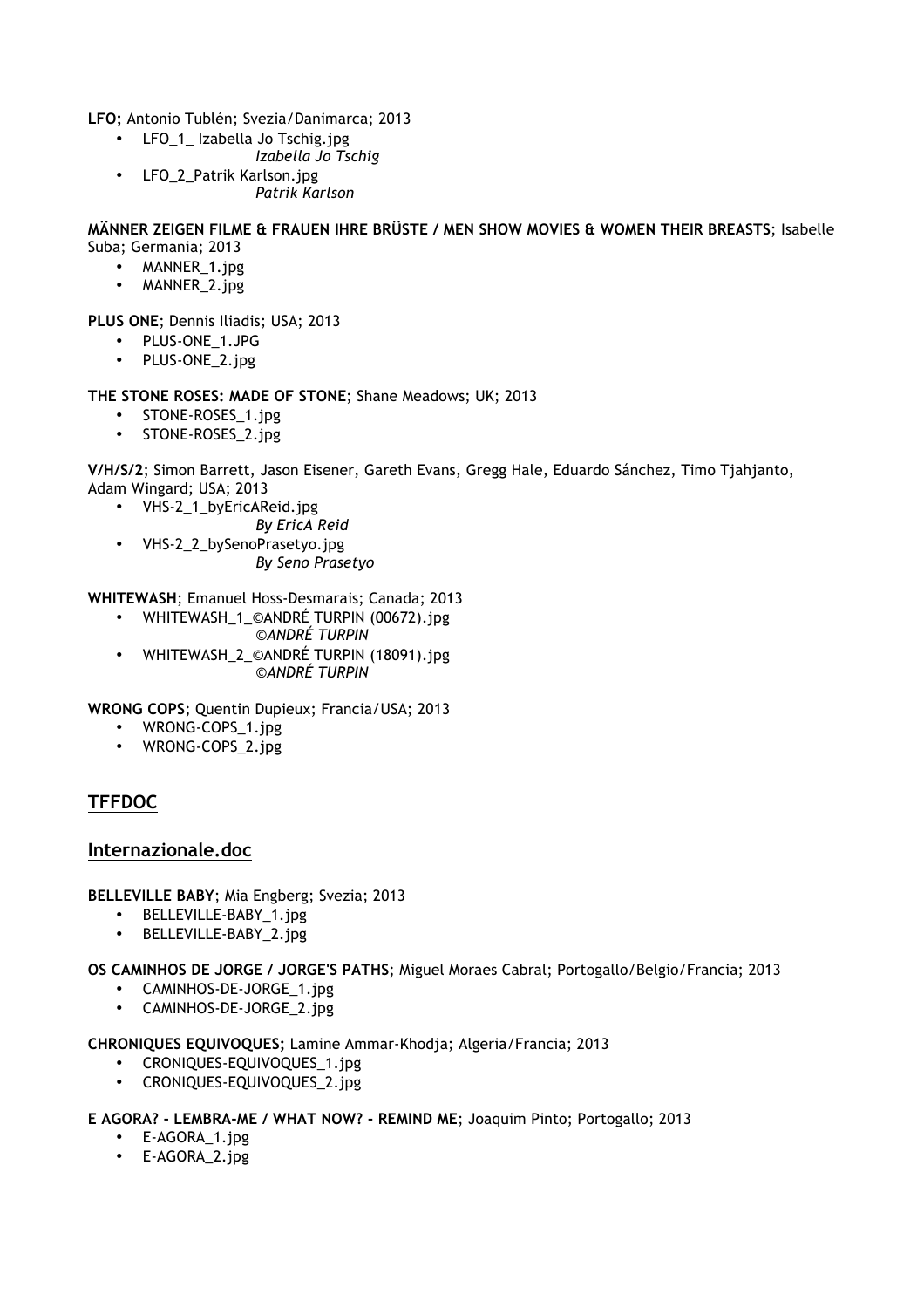#### **PORTRAIT OF A LONE FARMER**; Jide Tom Akinleminu; Danimarca; Nigeria; Germania; 2013

- PORTRAIT\_1.jpg
- PORTRAIT\_2.jpg

**A SPELL TO WARD OFF THE DARKNESS**; Ben Rivers, Ben Russell; Francia/Estonia; 2013

- SPELL\_1.jpg
- SPELL\_2.jpg

**STOP THE POUNDING HEART**; Roberto Minervini; USA/Belgio/Italia; 2013

- STOP\_1.jpg
- STOP\_2.jpg

**TRÊVE / TRUCE**; Carmit Harash; Francia/Israele; 2013

• TREVE.jpg

**THE UPRISING**; Peter Snowdon; Belgio/UK; 2013

- UPRISING\_1.jpg
- UPRISING 2.jpg

**YUMEN**; J.P. Sniadecki; Huang Xiang, Xu Ruotao; Cina /USA; 2012

- YUMEN\_1.jpg
- YUMEN\_2.jpg

## **Italiana.doc**

**EMMAUS**; Claudia Marelli; Italia; 2013

- EMMAUS\_1.jpg
- EMMAUS\_2.jpg

**I FANTASMI DI SAN BERILLO**; Edoardo Morabito; Italia; 2013

- FANTASMI\_1.jpg
- FANTASMI\_2.jpg

**FUORISCENA**; Massimo Donati, Alessandro Leone; Italia; 2013

- FUORISCENA\_1.jpg
- FUORISCENA 2.jpg

**HABITAT [PIAVOLI]**; Claudio Casazza, Luca Ferri; Italia; 2013

- HABITAT-PIAVOLI\_1.jpg
- HABITAT-PIAVOLI\_2.jpg
- **IL LAGO**; Yukai Ebisuno; Raffaella Mantegazza; Italia;2013
	- LAGO\_1.jpg
	- LAGO\_2.jpg

**EL LUGAR DE LAS FRESAS**; Maite Vitoria Daneris; Italia; Spagna; 2013

- LUGAR-DE-LAS-FRESAS\_1.jpg
- LUGAR-DE-LAS-FRESAS\_2.jpg
- **LA PASSIONE DI ERTO**; Penelope Bortoluzzi; Francia/Italia; 2013
	- PASSIONE-DI-ERTO\_1.jpg
	- PASSIONE-DI-ERTO\_2.jpg

**ROSARNO**; Greta De Lazzaris; Italia; 2013

- ROSARNO 1.jpg
- ROSARNO\_2.jpg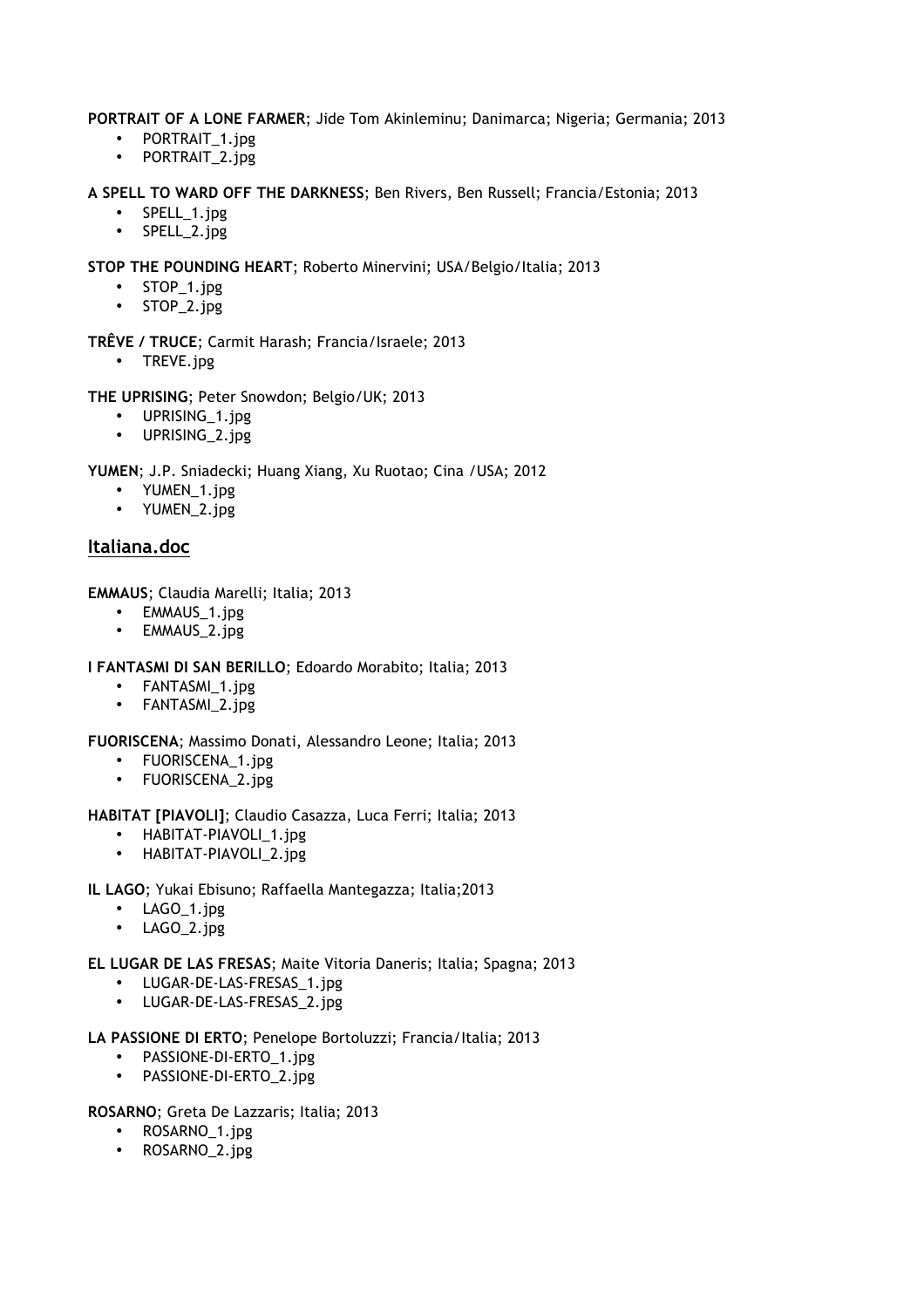**SANPERE'! – VENISSE IL FULMINE**; Francesca Frigo; Italia; 2013

- SANPERE\_1.jpg
- SANPERE\_2.jpg

**IL SEGRETO**; cyop&kaf; Italia; 2013

- SEGRETO\_1.jpg
- SEGRETO\_2.jpg

**STRIPLIFE**; Nicola Grignani, Alberto Mussolini, Luca Scaffidi, Valeria Testagrossa, Andrea Zambelli; Italia; 2013

- STRIPLIFE\_1.jpg
- STRIPLIFE\_2.jpg
- **WOLF**; Claudio Giovannesi; Italia/Repubblica Ceca; 2013
	- WOLF.jpg

## **Documenti**

**LE DERNIER DES INJUSTES / THE LAST OF THE INJUSTS**; Claude Lanzmann; Austria/Francia; 2013

DERNIER\_1\_c\_\_2013\_SYNECDOCHE\_-\_LE\_PACTE\_-\_DOR\_FILM\_-\_FRANCE\_3\_CINEMA\_-LES\_FILMS\_ALEPH\_01.jpg

#### *c\_\_2013\_SYNECDOCHE\_-\_LE\_PACTE\_-\_DOR\_FILM\_-\_FRANCE\_3\_CINEMA\_- \_LES\_FILMS\_ALEPH*

• DERNIER\_2.jpg

#### **L'IMAGE MANQUANTE / THE MISSING IMAGE**; Rithy Panh;Francia/Cambogia; 2013

- IMAGE\_MANQUANTE\_1.jpg<br>• IMAGE\_MANOUANTE\_2\_ipg
- IMAGE\_MANQUANTE\_2.jpg

**ANAK ARAW / ALBINO**; Gym Lumbera; Filippine/USA; 2012

- ANAK-ARAW\_1.jpeg
- ANAK-ARAW\_2.jpeg

**CACHEU**; Filipa César;Portogallo/Guinea Bissau; 2012

- CACHEU.jpg
- **THE EMBASSY**; Filipa César; Portogallo; 2011
	- EMBASSY.jpg

**MILLE SOLEILS**; Mati Diop; Francia; 2013

- MILLE-SOLEILS\_1.jpg
- MILLE-SOLEILS\_2.jpg

## **THE STUART HALL PROJECT**; John Akomfrah; UK; 2013

- STUART-HALL\_1.jpg
	- *© Smoking Dogs FIlms 2013*
- STUART-HALL\_2.jpg *© Smoking Dogs FIlms 2013*

## **PAYS BARBARE;** Yervant Gianikian, Angela Ricci Lucchi; Francia; 2013

- PAYS-BARBARE\_1.jpg
- PAYS-BARBARE\_2.jpg

## **TARR BÉLA; I USED TO BE A FILMMAKER**; Jean-Marc Lamoure; Francia; 2013

- I-USED-TO-BE\_1.jpg
- I-USED-TO-BE\_2.jpg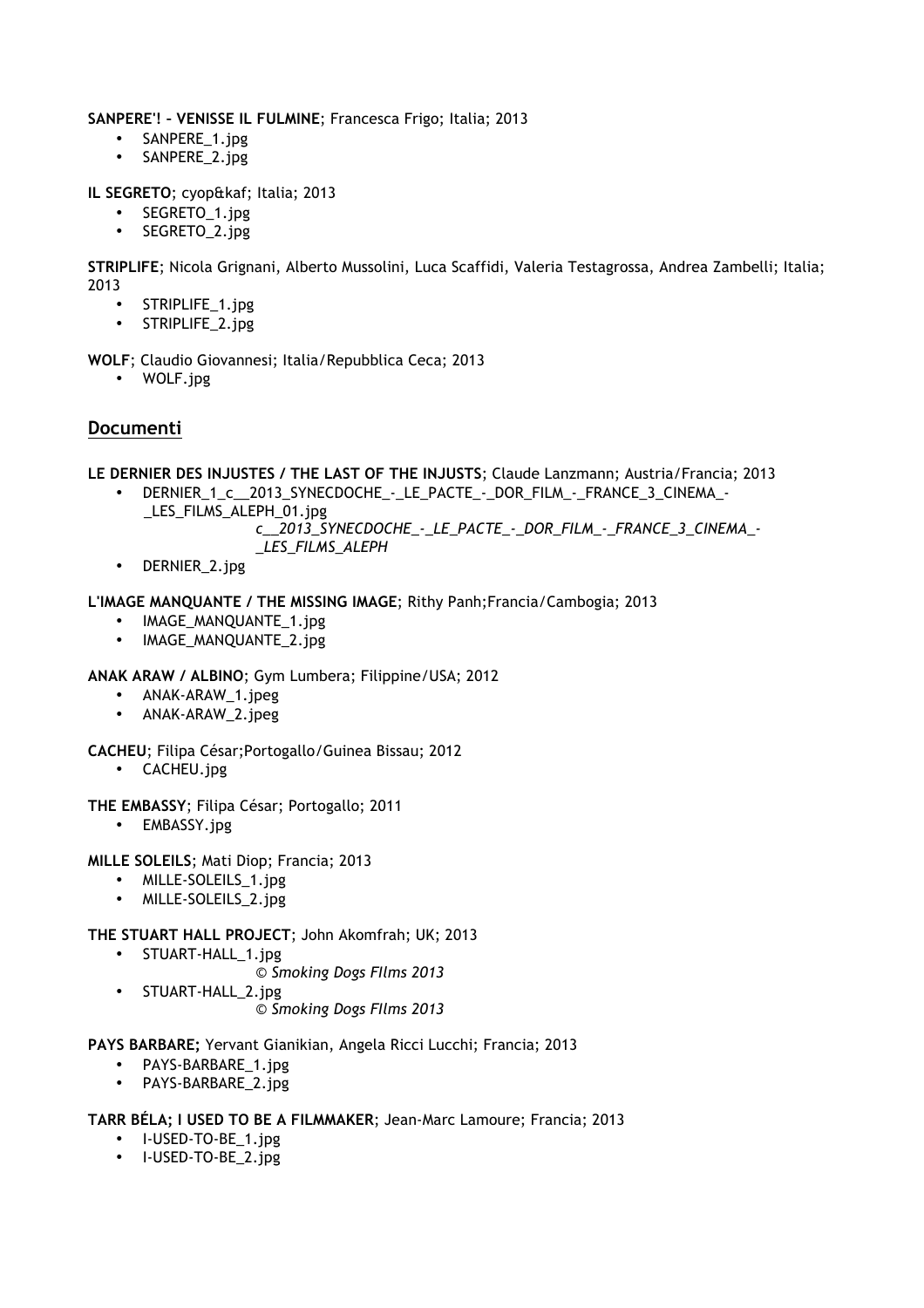## **Cirko Vertigo**

**GRAZING THE SKY**; Horacio Alcalá, Canada; Spagna; Paesi Bassi; 2013

- GRAZING-THE-SKY\_1.jpg
- GRAZING-THE-SKY\_2.jpg

## **ITALIANA.CORTI**

## **isole**

**ISACCO**; Federico Tocchella; Italia; 2013

• ISACCO.jpg

*© Federico Tocchella*

**HOMO HOMINI BISONTE**; Emanuele Simonelli, Astutillo Smeriglia; Italia; 2013;

• HOMO-HOMINI.jpg

**RECUIEM** di Valentina Carnelutti; Italia; 2013

- RECUIEM.jpg
- **NO MORE LONELY NIGHTS**; Fabio Scacchioli, Vincenzo Core; Italia; 2013
	- NO-MORE.jpg

## **finis terrae**

- **37°4 S**; Adriano Valerio; Francia; 2013
	- 37-4S.jpg
- **IL VIAGGIO DI ETTORE**; Lorenzo Cioffi; Italia; 2013
	- VIAGGIO-DI-ETTORE.jpg
- **TERRADENTRO**; Antonio Prata; Svizzera/Italia; 2013;
	- TERRADENTRO.jpg
- **SUI BORDI**; Francesca Cogni; Italia/Francia; 2013
	- SUI-BORDI.jpg

## **fuori concorso**

- **LA VITA ADESSO**; Salvatore Mereu; Italia; 2013
	- VITA-ADESSO.jpg

## **BIG BANG TV**

**SOUTHCLIFFE**; Sean Durkin; UK; 2013

- SOUTHCLIFFE\_1\_photo Dean Rogers\_© Southcliffe Limited.jpg
- *Stephen Morton (SEAN HARRIS)\_photo by Dean Rogers\_*© *Southcliffe Limited* • SOUTHCLIFFE\_2\_photo Dean Rogers\_© Southcliffe Limited.jpg

*Director SEAN DURKIN with Chris (JOE DEMPSIE)\_photo by Dean Rogers\_*© *Southcliffe Limited*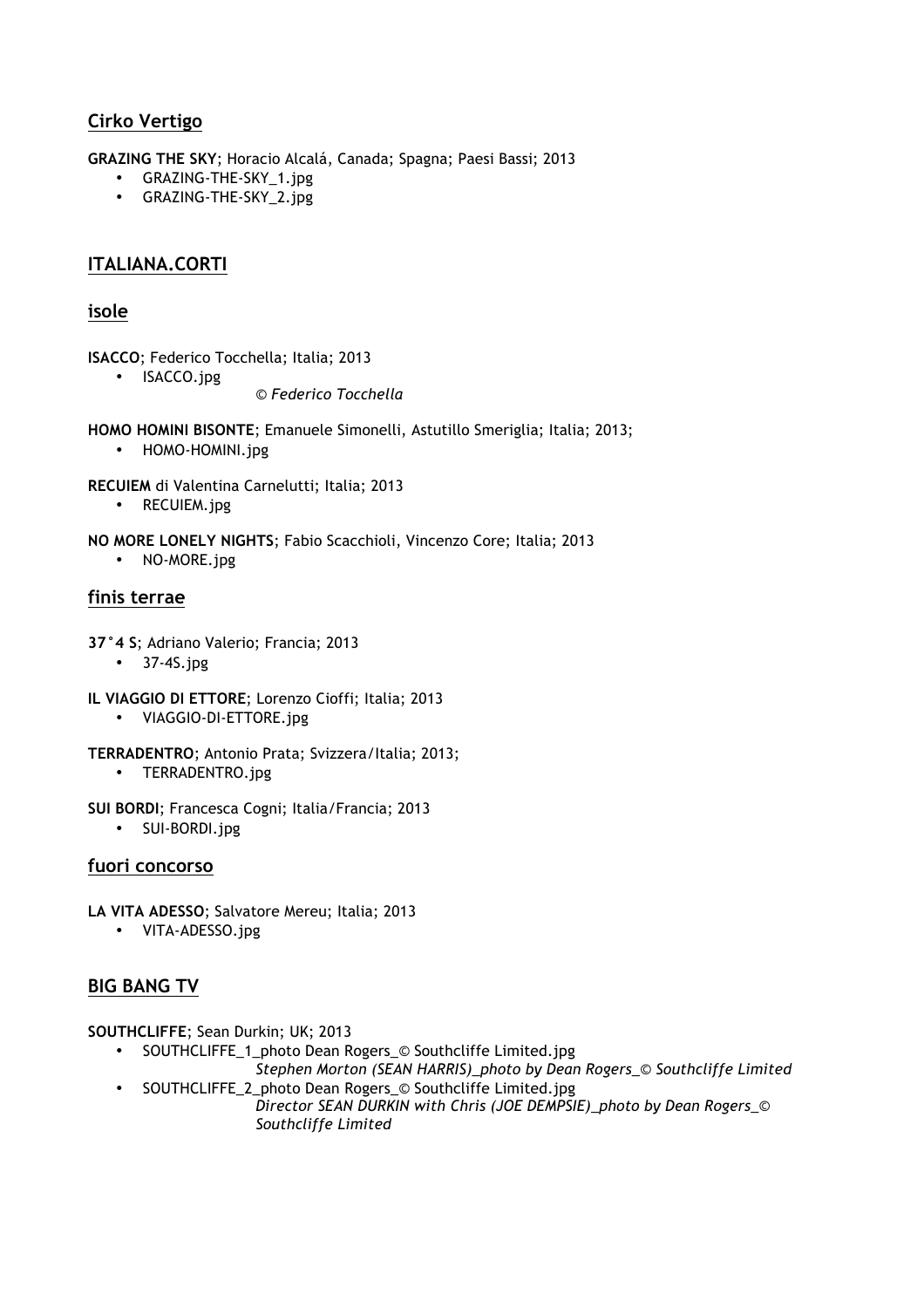**TOP OF THE LAKE;** Jane Campion, Garth Davis; Australia/Nuova Zelanda/Uk; 2013

- TOP-OF-THE-LAKE\_1\_photo Parisa Taghizadeh\_© See-Saw (TOTL) Holdings Pty Ltd.jpg
	- *GJ#(HOLLY#HUNTER)/photo by Parisa Taghizadeh-© See-Saw (TOTL) Holdings Pty Ltd*
- TOP-OF-THE-LAKE\_2\_photo Parisa Taghizadeh\_© See-Saw (TOTL) Holdings Pty Ltd.jpg *Tui (JACQUELINE JOE)-photo Parisa Taghizadeh-© See-Saw (TOTL) Holdings Pty Ltd*

## **ONDE**

**ALLIGATOR TEARS**; Theresa Schwartzman; USA; 2013

- ALLIGATOR\_1.jpg
- ALLIGATOR\_2.jpg

## **CUT**; Christoph Girardet, Matthias Müller; Germania; 2013

- CUT\_1.jpg
- CUT\_2.jpg

**FLOOD TIDE**; Todd Chandler; USA; 2013

- FLOOD-TIDE\_1.jpg
- FLOOD-TIDE\_2.jpg

## **HISTÒRIA DE LA MEVA MORT / STORY OF MY DEATH**; Albert Serra; Spagna/Francia; 2013

- HDMM 1.jpg
- HDMM\_2.jpg

## **HOTEL DE L'UNIVERS**; Tonino De Bernardi; Italia; 2013

- HOTEL\_1.jpg
- HOTEL\_2.jpg

## **IN THE TRAVELER'S HEART**; Melissa Dullius, Gustavo Jahn; Lituania/Germania/Brasile;2013

- TRAVELER 1.jpg
- TRAVELER\_2.jpg

## **LEZUO**; Giuseppe Boccassini; Italia; 2013

- LEZUO 1.jpg
- LEZUO\_2.jpg

## **LUTON**; Michalis Konstantatos; Grecia; 2013

- LUTON\_1.jpg
- LUTON\_2.jpg

## **NOCHE / NIGHT**; Leonardo Brzezicki; Argentina; 2013

- NOCHE\_1.jpg
- NOCHE\_2.jpg

## **PISA**; Manuel Salas; Ecuador; 2013

- PISA\_1.jpg
- PISA\_2.jpg

## **SCENERIES OF NEW BEGINNINGS**; Atsushi Shinohara; Giappone; 2013

- SCENERIES\_1.jpg
- SCENERIES\_2.jpg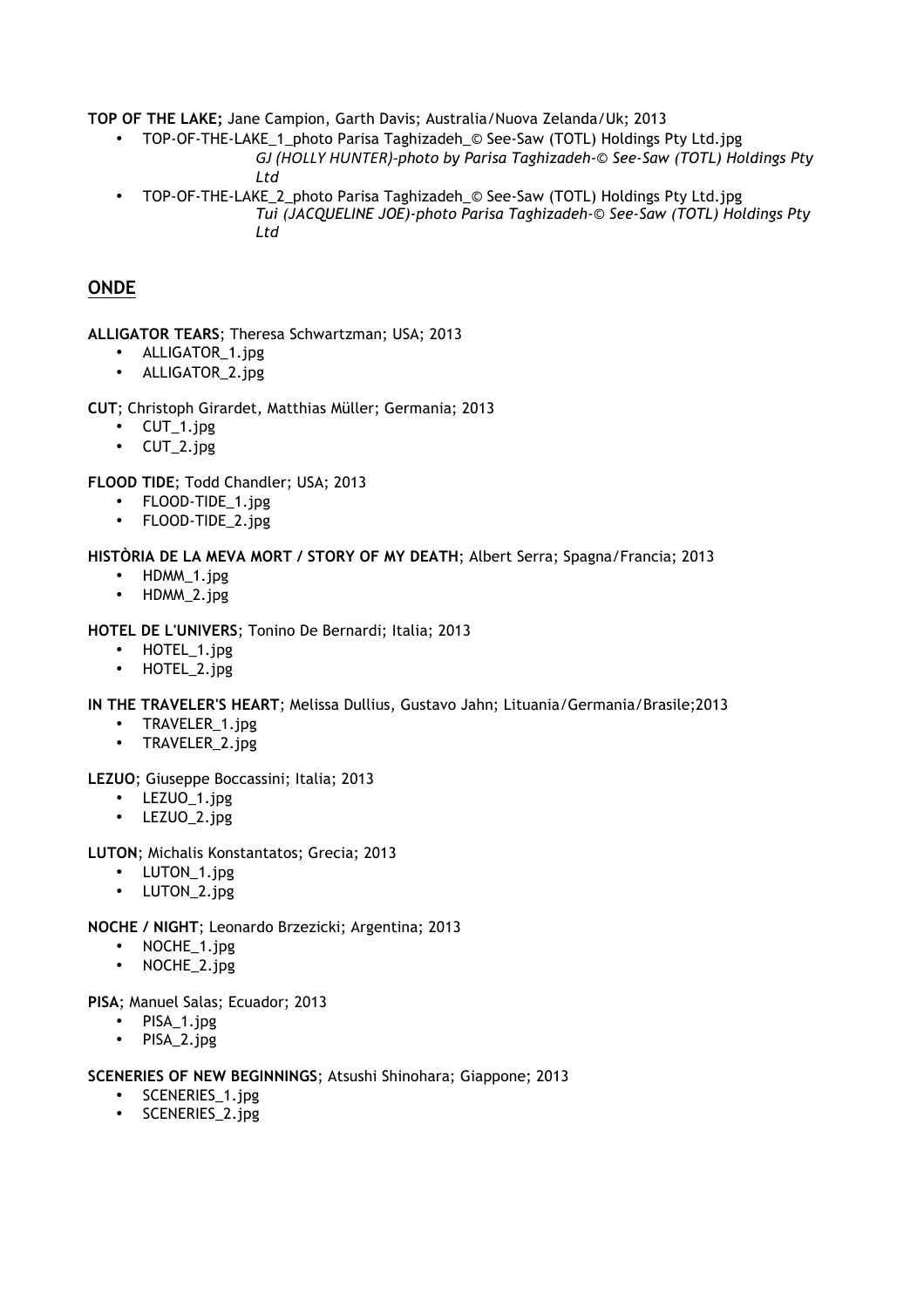**SILENCIO EN LA TIERRA DE LOS SUEÑOS / SILENCE IN DREAMLAND**; Tito Molina; Ecuador; 2013

- SILENCIO\_1.jpg
	- *SILENCIO EN LA TIERRA DE LOS SUEÑOS ©*
- SILENCIO\_2.jpg *SILENCIO EN LA TIERRA DE LOS SUEÑOS ©*

**SOLES DE PRIMAVERA**; Stefan Ivancic; Serbia; 2013

- SOLES-DE-PRIMAVERA\_1.jpg
- SOLES-DE-PRIMAVERA\_2.jpg

**STO LYKO / TO THE WOLF**; Aran Hughes, Christina Koutsospyrou; Grecia; 2013

- STO-LYKO\_1.jpg
- STO-LYKO\_2.jpg

**LA ÚLTIMA PELÍCULA**; Raya Martin, Mark Peranson; Canada/Danimarca/Messico/Filippine; 2013

• ULTIMA-PELICULA.jpg

## **Portoghesi**

**CAROSELLO**; Jorge Quintela; Portogallo; 2013

• CAROSELLO.jpg

**MAHJONG**; João Pedro Rodrigues, João Rui Guerra da Mata; Portogallo; 2013

- MAHJONG\_1.jpg
- MAHJONG\_2.jpg
- **REI INÚTIL**; Telmo Churro; Portogallo; 2013
	- REI-INUTIL.jpg

**BIBLIOGRAFIA / BIBLIOGRAPHY**; Joao e Miguel Manso; Portogallo; 2013

- BIBLIOGRAFIA\_1.jpg
- BIBLIOGRAFIA\_2.jpg

## **Yu LikWai**

**TIN SEUNG YAN GAAN / LOVE WILL TEAR US APART**; Yu Likwai; Hong Kong; 1999

- TIN-SEUNG-YAN-GAAN\_1.jpg
- TIN-SEUNG-YAN-GAAN\_2.jpg

**MINGRI TIANYA / ALL TOMORROW'S PARTIES**; Yu Likwai; Cina/Francia/Brasile/Corea del Sud/Hong Kong; 2003

• MINGRI-TIANYA.jpg

**DANGKOU / PLASTIC CITY**; Yu Likwai; Brasile/Cina/ Hong Kong/ Giappone; 2008

- DANGKOU\_1.jpg
- DANGKOU\_2.jpg

## **E INTANTO IN ITALIA**

**ADELANTE PETROLEROS!**; Maurizio Zaccaro; Italia; 2013

- ADELANTE-PETROLEROS 1.jpg
- ADELANTE-PETROLEROS\_2.jpg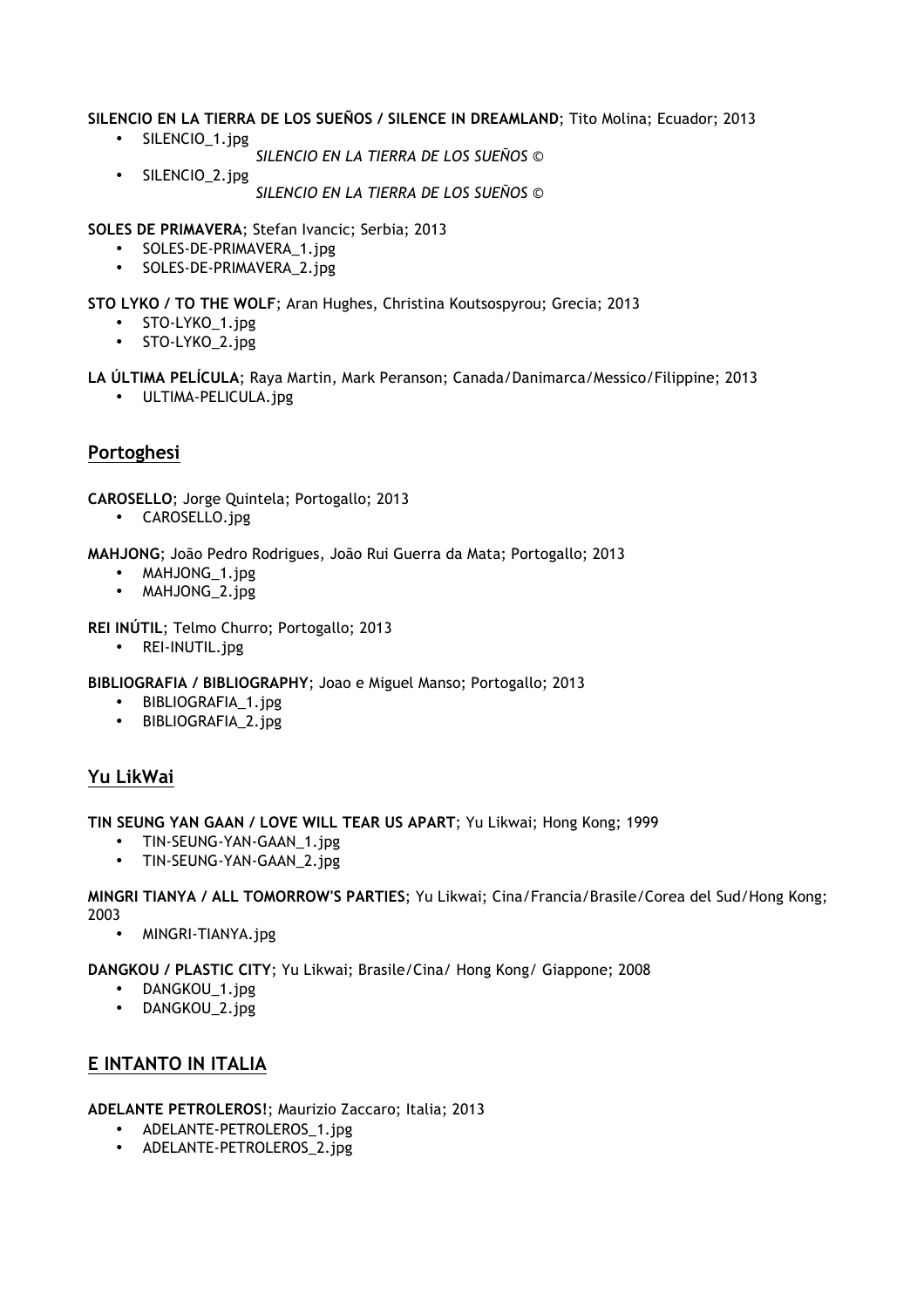## **SPAZIO TORINO**

**BANDINI - TRAGEDIA IN TRE ATTI**; Stefano Cravero; Italia; 2013 • BANDINI.jpg

**CARMINE**; Davide Luchino; Italia; 2013

• CARMINE.jpg

© *Davide Luchino*

**CHASING**; Renato Porfido; Italia; 2013

• CHASING.jpg

**L'ILLUSIONISTA**; Rocco Riccio; Italia; 2013

- ILLUSIONISTA.jpg
- **IL SIGNORE DELLE CHIAVI**; Mauro De Fazio, Luigi Viglierchio; Italia; 2013
	- SIGNORE-DELLE-CHIAVI.jpg
- **TRILOGIA DELL'AMORE**; Felipe Aguila; Italia; 2013
	- TRILOGIA.jpg

## **Evento Speciale**

**UN ALTRO RITMO**; Giancarlo Tovo; Italia; 2013

• ALTRO-RITMO.jpg

## **TORINOFILMLAB**

**THE LUNCHBOX**; Ritesh Batra; India/Francia/Germania; 2013

- LUNCHBOX\_1\_Nimrat Kaur.jpg
	- *Nimrat Kaur*
- LUNCHBOX 2 Irrfan Khan.jpg *Irrfan Khan*

**LUPU / WOLF**; Bogdan Mustata; Romania/ Germania; 2013

- LUPU\_1.jpg
- LUPU\_2.jpg

**MARY IS HAPPY, MARY IS HAPPY**; Nawapol Thamrongrattanarit; Thailandia; 2013

- MARY-IS-HAPPY\_1.jpg
- MARY-IS-HAPPY\_2.jpg

**SALVO**; Fabio Grassadonia, Antonio Piazza; Italia/Francia; 2013

- SALVO\_1.jpg
- SALVO\_2.jpg

**YURI ESPOSITO**; Alessio Fava; Italia; 2013

- YURI-ESPOSITO\_1.jpg
- YURI-ESPOSITO\_2.jpg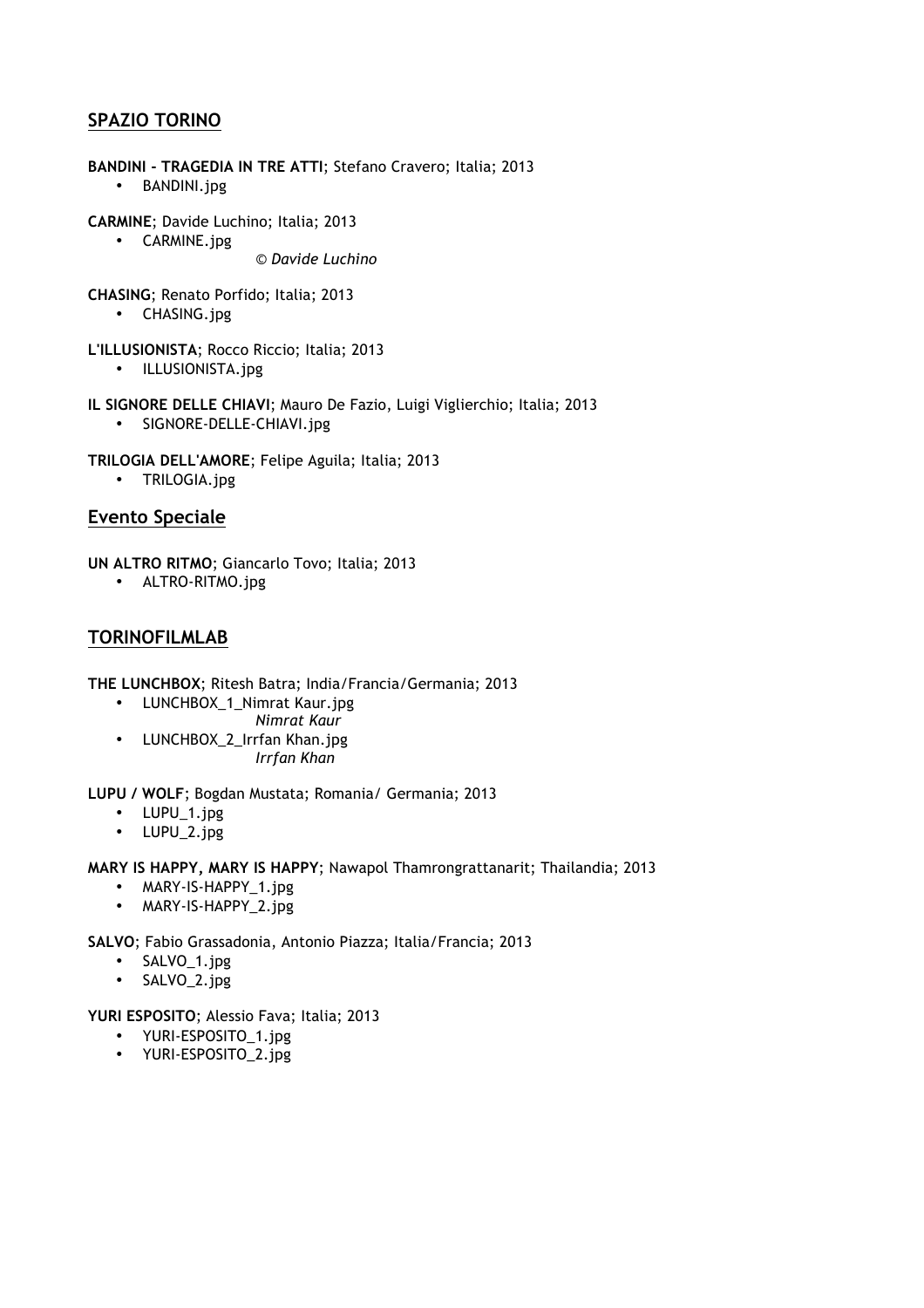## **NEW HOLLYWOOD**

## **RIDE THE HIGH COUNTRY / SFIDA NELL'ALTA SIERRA**; Sam Peckinpah; USA; 1962

• RIDE-THE-HIGH-COUNTRY.jpg

## **THE WILD ANGELS / I SELVAGGI**; Roger Corman; USA; 1966

- WILD-ANGELS\_1.jpg
- WILD-ANGELS\_2.jpg

## **BONNIE & CLYDE / GANGSTER STORY**; Arthur Penn; USA; 1967

- BONNIE-AND-CLIDE\_1.jpg
- BONNIE-AND-CLIDE\_2.jpg

## **THE SWIMMER / UN UOMO A NUDO**; Frank Perry; USA; 1968

• SWIMMER.jpg

## **TARGETS**; Peter Bogdanovich; USA; 1968

• TARGETS.jpg

## **BOB & CAROL & TED & ALICE**; Paul Mazursky; USA; 1969

• BOB-CAROL-TED-ALICE.jpg

## **EASY RIDER**; Dennis Hopper; USA; 1969

- EASY-RIDER 1.jpg
- EASY-RIDER 2.jpg

## **MEDIUM COOL / AMERICA, AMERICA DOVE VAI?**; Haskell Wexler; USA; 1969

• MEDIUM-COOL.jpg

## **MIDNIGHT COWBOY / UN UOMO DA MARCIAPIEDE**; John Schlesinger; USA; 1969

- MIDNIGHT-COWBOY\_1.jpg
- MIDNIGHT-COWBOY\_2.jpg

**THEY SHOOT HORSES; DON'T THEY? / NON SI UCCIDONO COSÌ ANCHE I CAVALLI?**; Sydney Pollack; USA; 1969

• THEY-SHOOT-HORSES.jpg

## **FIVE EASY PIECES / CINQUE PEZZI FACILI**; Bob Rafelson; USA; 1970

• FIVE-EASY-PIECES.jpg

## **WOODSTOCK**; Michael Wadleigh; USA; 1970

- WOODSTOCK\_1.jpg
- WOODSTOCK\_2.jpg

## **HAROLD AND MAUDE**; Hal Ashby; USA; 1971

• HAROLD-MAUDE.jpg

## **THE LAST PICTURE SHOW / L'ULTIMO SPETTACOLO**; Peter Bogdanovich; USA; 1971

- LAST-PICTURE-SHOW\_1.jpg
- LAST-PICTURE-SHOW\_2.jpg

## **THX 1138 / L'UOMO CHE FUGGÌ DAL FUTURO**; George Lucas; USA; 1971

- THX-1138\_1.jpg
- THX-1138\_2.jpg

## **TWO-LANE BLACKTOP / STRADA A DOPPIA CORSIA**; Monte Hellman; USA; 1971

- TWO-LINE-BLACKTOP\_1.jpg
- TWO-LINE-BLACKTOP\_2.jpg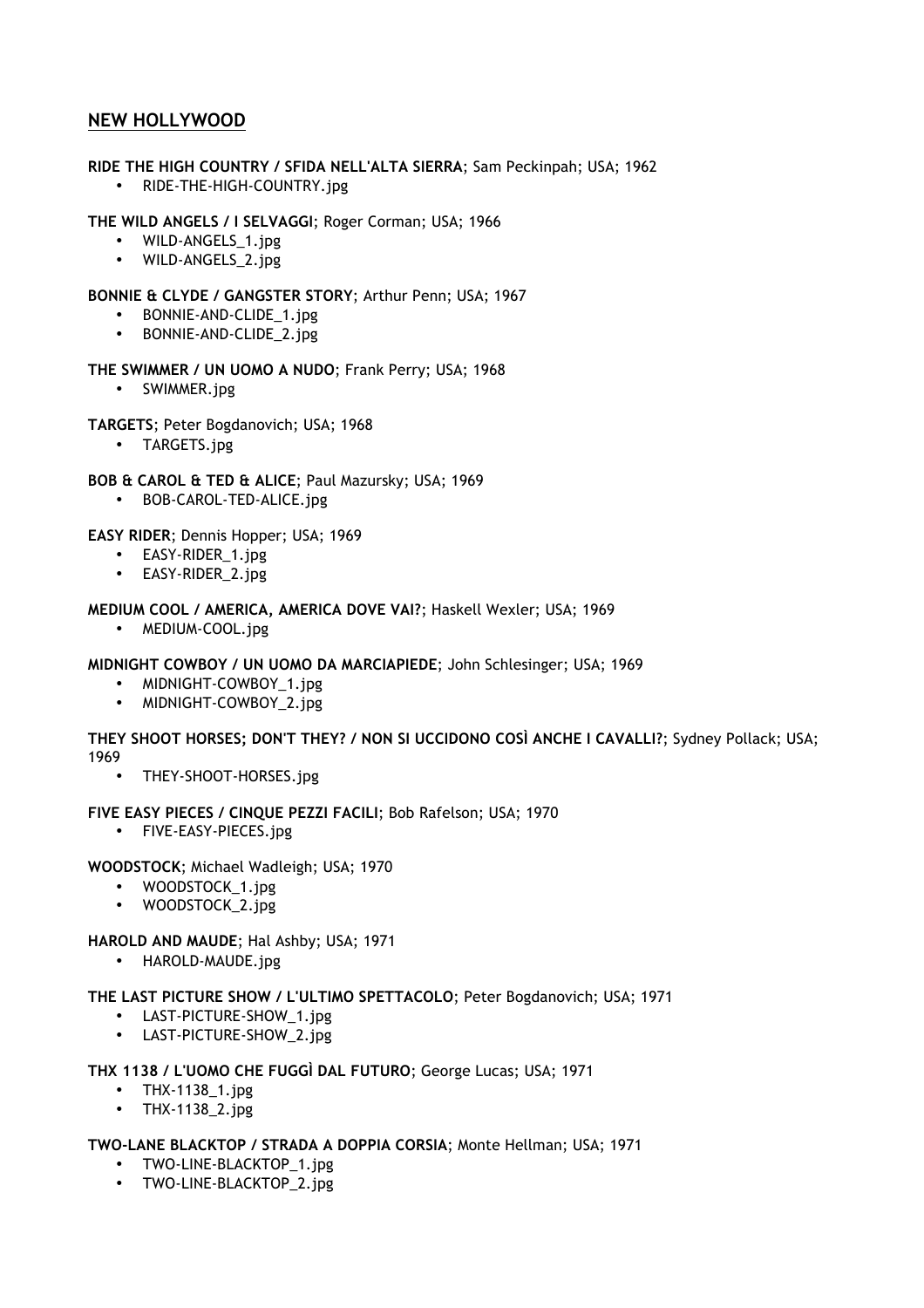## **VANISHING POINT / PUNTO ZERO**; Richard Sarafian; USA; 1971

• VANISHING-POINT.jpg

#### **BOXCAR BERTHA / AMERICA 1929: STERMINATELI SENZA PIETÀ**; Martin Scorsese; USA; 1972

- BOXCAR-BERTHA\_1.jpg
- BOXCAR-BERTHA\_2.jpg

## **CISCO PIKE / PER 100 CHILI DI DROGA**; Bill L. Norton; USA; 1972

- CISCO-PIKE\_1.jpg
- CISCO-PIKE\_2.jpg

## **FAT CITY / CITTÀ AMARA**; John Huston; USA; 1972

- FAT-CITY\_1.jpg
- FAT-CITY\_2.jpg

## **THE KING OF MARVIN GARDENS / IL RE DEI GIARDINI DI MARVIN**; Bob Rafelson; USA;1972

- KING-OF-MARVIN-GARDENS\_1.jpg
- KING-OF-MARVIN-GARDENS 2.jpg

## **ELECTRA GLIDE IN BLUE / ELECTRA GLIDE**; William Guercio; USA; 1973

- ELECTRA-GLIDE\_1.jpg
- ELECTRA-GLIDE\_2.jpg

## **THE LAST DETAIL / L'ULTIMA CORVÈ**; Hal Ashby; USA; 1973

- LAST-DETAIL\_1.jpg
- LAST-DETAIL\_2.jpg

## **PAT GARRETT & BILLY THE KID**; Sam Peckinpah; USA; 1973

- PAT-GARRETT-E-BILLY-THE-KID\_1.jpg
- PAT-GARRETT-E-BILLY-THE-KID\_2.jpg

## **SISTERS / LE DUE SORELLE**; Brian De Palma; USA; 1973

• SISTERS.jpg

## **CALIFORNIA SPLIT / CALIFORNIA POKER**; Robert Altman; USA; 1974

- CALIFORNIA-SPLIT\_1.jpg
- CALIFORNIA-SPLIT\_2.jpg

## **INSERTS / IL PORNOGRAFO**; John Byrum; USA; 1974

- INSERTS 1.jpg
- INSERTS\_2.jpg

## **THE PARALLAX VIEW / PERCHÉ UN ASSASSINIO**; Alan J. Pakula; USA; 1974

• PARALLAX-VIEW.jpg

## **THE SCARECROW / LO SPAVENTAPASSERI**; Jerry Schatzberg; USA; 1974

- SCARECROW 1.jpg
- SCARECROW\_2.jpg

## **THUNDERBOLT AND LIGHTFOOT / UNA CALIBRO 20 PER LO SPECIALISTA**; Michael Cimino; USA; 1974

- THUNDERBOLT-AND-LIGHTFOOT\_1.jpg
- THUNDERBOLT-AND-LIGHTFOOT 2.jpg

## **FAREWELL, MY LOVELY / MARLOWE IL POLIZIOTTO PRIVATO**; Dick Richards; USA; 1975

• FAREWELL.jpg

## **MILESTONES**; Robert Kramer; John Douglas; USA; 1975

• MILESTONES.jpg